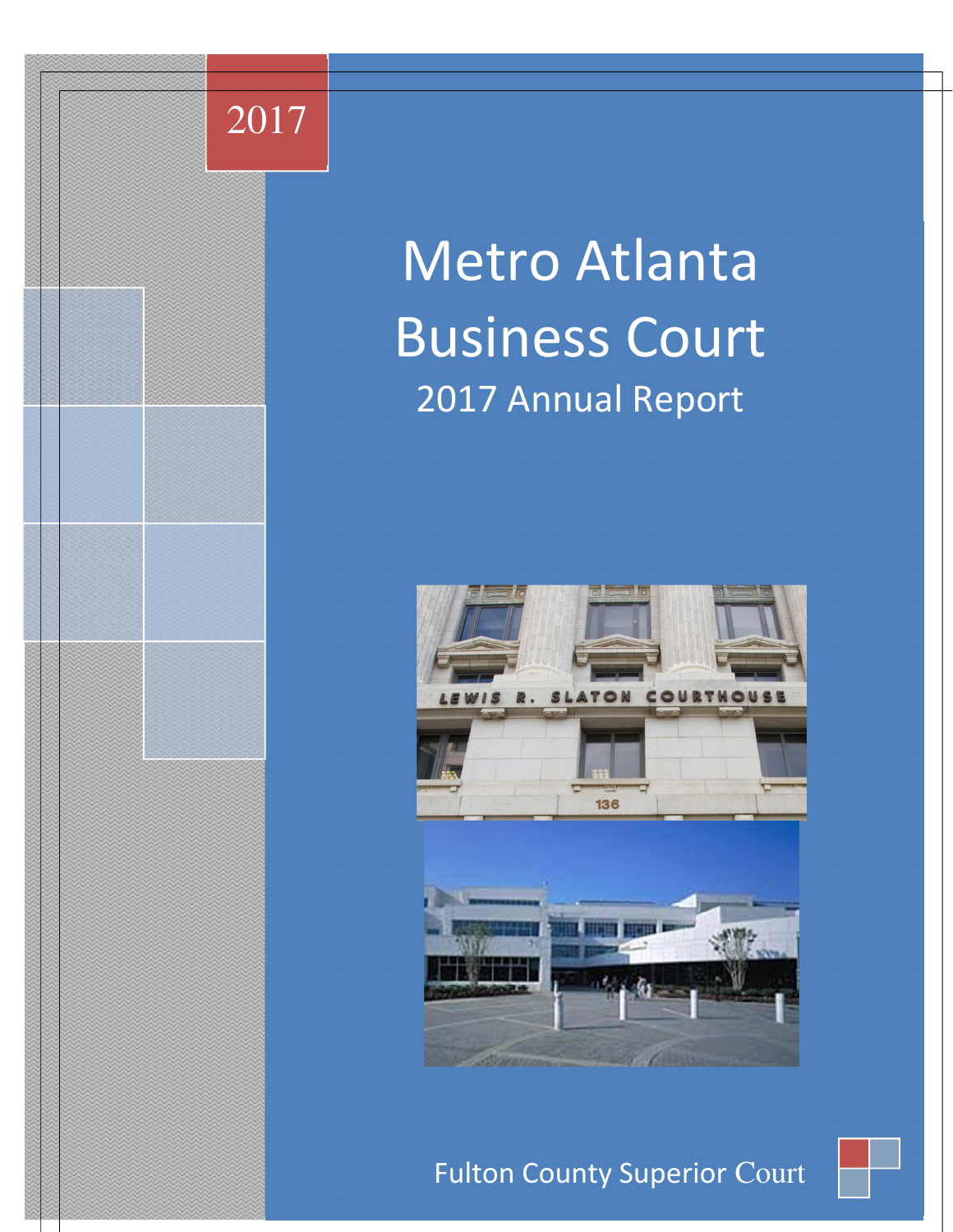## Governing Rules

On June 3, 2005, the Supreme Court of Georgia promulgated Atlanta Judicial Circuit Rule 1004 governing the procedures of the Business Court (as amended on June 6, 2007, May 6, 2009, September 1, 2010, October 11, 2012, and July 14, 2016). The most recent amendment caused the Fulton County Superior Court Business Case Division to be renamed the "Metro Atlanta Business Case Division" and revised Rule 1004 to allow voluntarily participating metro Atlanta counties to adopt the Rule within its own circuit. Gwinnett County was the first to

## Purpose

The Business Court provides just, accurate, timely, and efficient resolution of complex commercial and business cases. Additionally, the Court serves to retain legal business in the State and aids in the development of a robust body of business case law in Georgia.

Over 600 businesses have chosen the Business Court to resolve their disputes



because of the expert judicial attention given to these complicated business cases by experienced adopt Rule 1004 as a pilot project in Gwinnett County State and Superior Courts. As a result, two active Gwinnett County Judges – Randy Rich and Joseph Iannazzone – joined the Business Court bench.



judges with specialized training in business law subjects. Litigants benefit from reduced resolution time through the utilization of various case management tools, including:

- Comprehensive scheduling orders addressing all aspects of a case, including electronic discovery;
- Responsiveness to discovery disputes;
- Prompt scheduling of oral arguments and written rulings on all substantive motions; and
- Special settings for hearings and trials so cases are not scheduled behind a general docket of criminal and civil cases.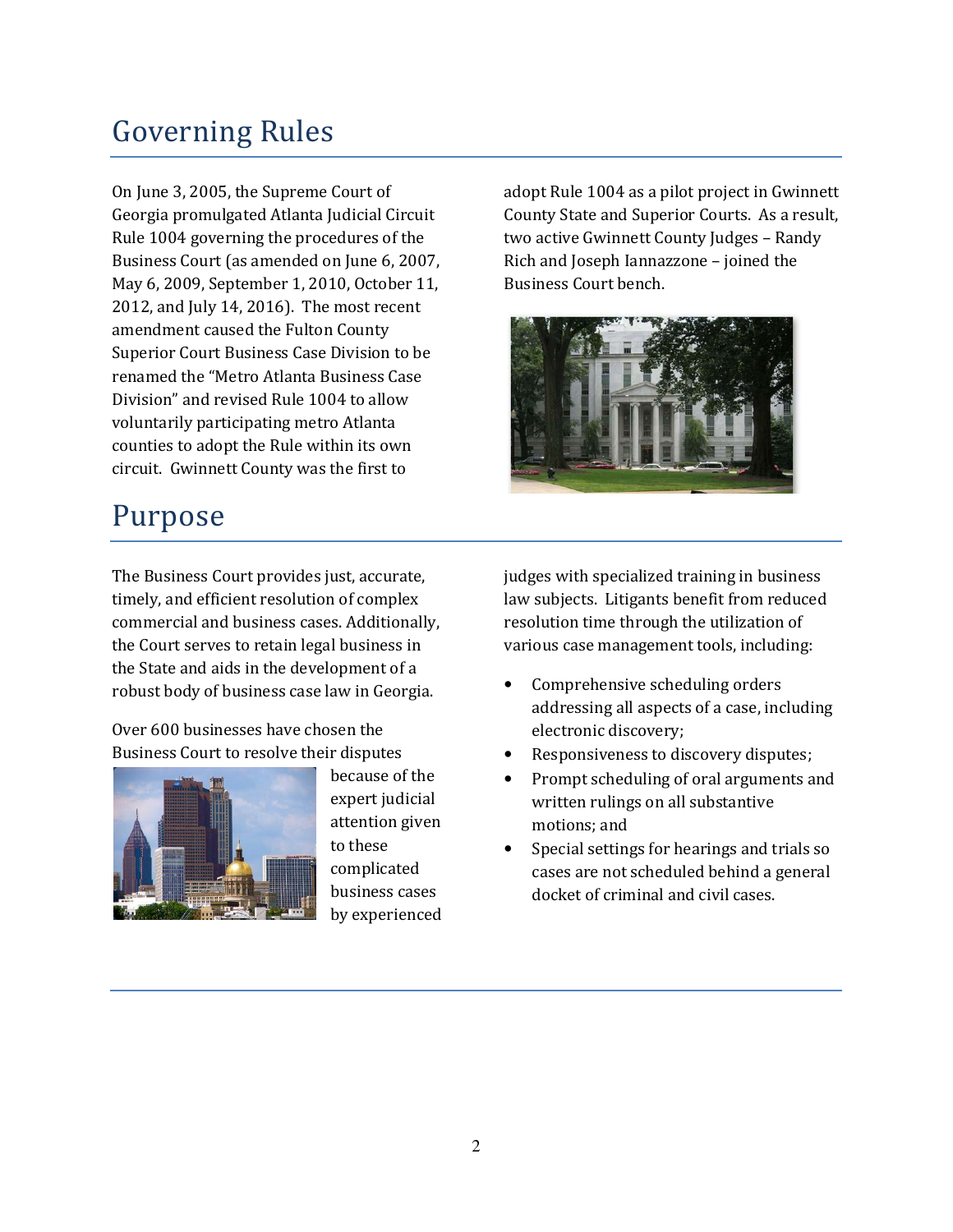### Business Court Judges



Judge John Goger



Senior **Judge** Elizabeth Long



Senior Judge Alice Bonner

There are a total of six judges across two counties who serve the Business Court and receive case assignments on a rotating basis. In Fulton County, there are three Senior Judges – Judge Long, Judge Bonner, and Judge Westmoreland – and one Active Judge – Judge Goger. Two Active Judges – Judge Iannazzone and Judge Rich – serve as the Business Court judges for cases arising in Gwinnett.

The Chief Judge appoints the Business Court Bench for up to a two year term. With support staff, these Judges have the experience and time necessary to administer complex civil cases. Senior Judges are readily available to address any

discovery dispute or other emergencies that may arise during the

course of a case. While the Active Judges still maintain a general docket, they devote blocks of time to the exclusive administration of Business Court cases.

A panel of seven Active Judges oversees the operations of the Business Court and vets the



Senior Judge Melvin Westmoreland



Judge Randy Rich



Judge Joseph Iannazzone

eligibility of cases seeking transfer to the Court by assessing the procedural and substantive complexity presented in the cases. Currently, the Business Court Committee is comprised of: Judge John Goger (Chief Business Case Division Judge), Judge Gail Tusan, Judge Belinda Edwards, Judge Todd Markle, Judge Kelly Ellerbe, Judge Joseph Iannazzone and Judge Randy Rich. Upon a majority vote of the Business Court Committee, a case will be transferred to

the Business Court and assigned to a Business Court Judge.

Additionally, the Business Case Division Judges and the staff attorney host a series of lectures coordinated with the assistance of the State Bar of Georgia. The lectures cover topics such as fiduciary duties,

capitalization issues, corporate governance, derivative actions, and mergers and acquisitions, among other legal topics.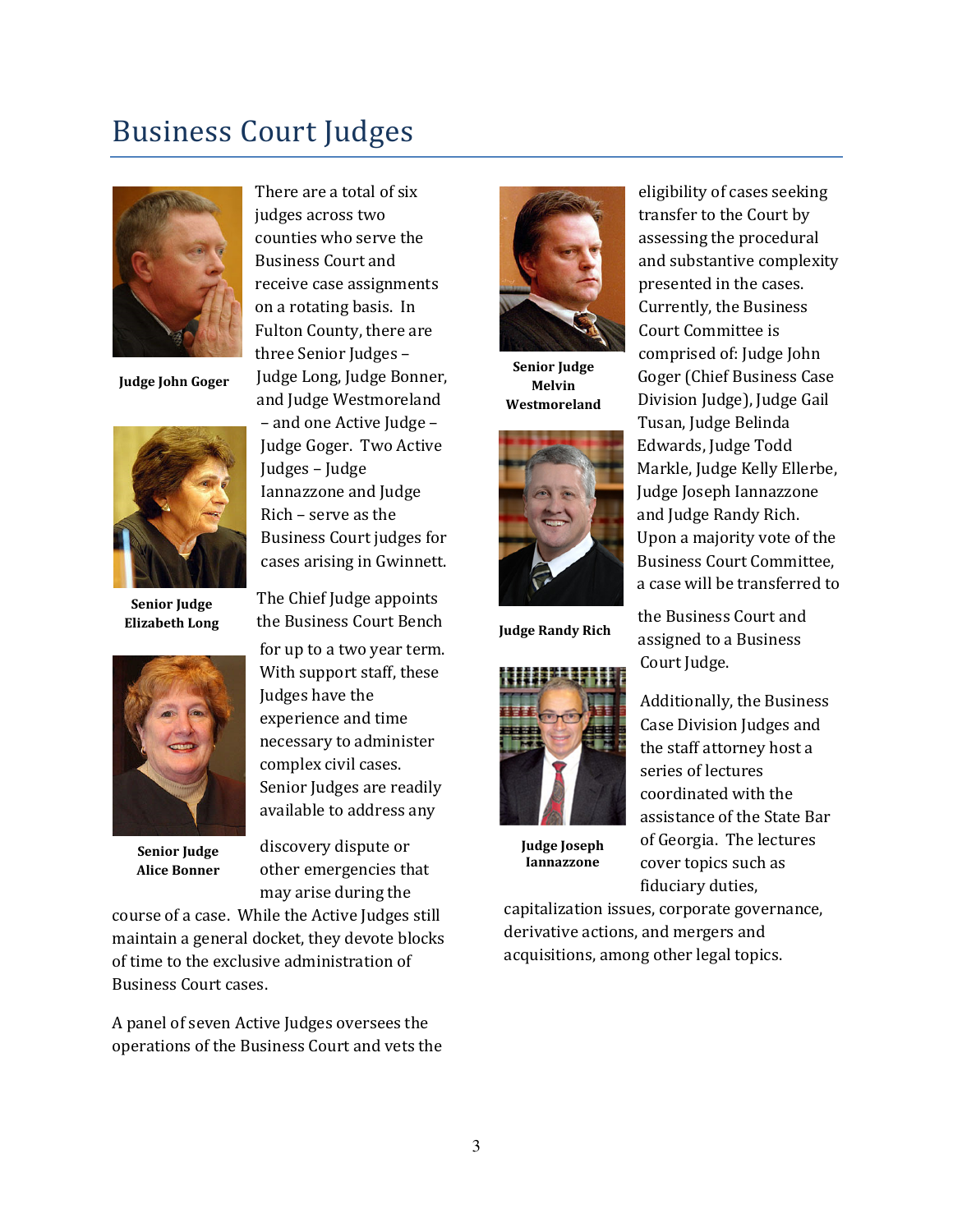## **Business Court Highlights**

#### Business Court Expansion Projects

In 2016, the Business Court supported an amendment to Rule 1004 which allows additional metro Atlanta counties to adopt Rule 1004 within their respective circuit. The amendment unanimously passed in a vote by the State Bar of Georgia Board of Governors and was approved by the Supreme Court of Georgia on July 14, 2016. Gwinnett County was the first to adopt Rule 1004 and has begun accepting Business Court cases. The Business Court anticipates that other counties will join in adopting Rule 1004. Under the amended Rule, the Fulton County Business Case Division was renamed the Metro Atlanta Business Case Division.

## **Business Court Impact**

#### Court-Wide Programs

Area attorneys lead seminars hosted by the Business Court for the benefit of the Superior Court judges and staff attorneys, covering a variety of topics such as new developments in electronic discovery, restrictive covenants, mediation techniques, officer and director liability, and recent developments in business law. 

#### Community Impact: Local Law **Schools**

The Business Court has also been active with local law schools, hosting externs from Emory University, Georgia State University, and University Of Georgia.

#### Case Selection

Cases that implicate the Georgia Securities Act of 1973, UCC, Georgia Business Corporation Code, Uniform Partnership Act, Uniform Limited Partnership Act, Georgia Revised Uniform Limited Partnership Act, or Georgia Limited Liability Company Act are eligible to be transferred to the Business Court. Additionally, any other action in which the amount in controversy exceeds \$1 million and warrants the attention of the Business Court, including large contract and business tort cases and other complex commercial litigation, may also be considered.

Cases involving personal injury, wrongful death, employment discrimination, or consumer claims in which each individual's claims are in the aggregate less than \$1 million are typically not eligible for transfer to the Business Court. However, exclusions may be waived with the consent of all parties.

Of the cases currently pending in the Business Court, approximately 70% involve contract disputes or allege tortious business practices such as mismanagement or misappropriation. The remaining cases include disputes regarding the management of trusts  $(10\%)$ , disputes as to alleged business ownership (10%), and shareholder derivative actions or cases alleging violations of securities laws (10%).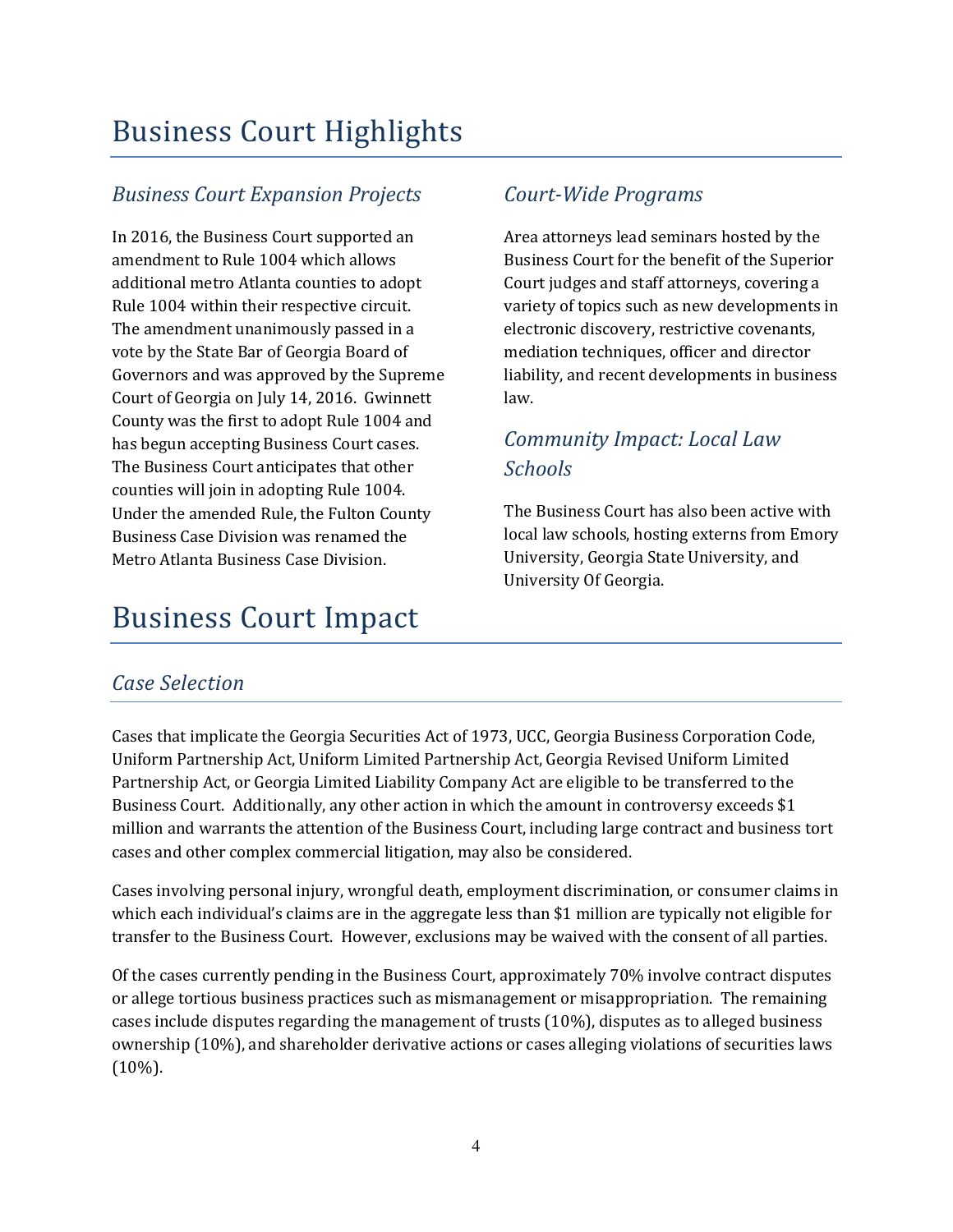#### Method of Transfer to Business Court

Cases are identified for transfer to the Business Court upon the motion of one or more parties or by judicial request. The total number of transfers to the Business Court since the inception of the program is 260.

At the program's inception and as recently as 2013, the majority of transfer requests were made by judges. However, in 2017, like the previous year, the primary method of identification for cases transferred to the Business Court was by party request. In addition, there were more related cases transferred to the Business Court in 2017 than in any previous year. In 2017, 25 cases were considered for transfer on a party's request (including related cases). By contrast, only 1 case was considered for transfer by judicial request. Over the life of the program, party requests now significantly outnumber judicial requests.

In 2017, five cases were denied transfer to the Business Court. As attorneys have become more familiar with the transfer criteria, the number of denied motions to transfer has declined.



#### Transfer Requests (2006 - 2017):

| <b>Requests by Party</b> | 220 (66%) |
|--------------------------|-----------|
| Requests by Judge        | 116 (34%) |
| <b>TOTAL REQUESTS</b>    | 336       |
| <b>Requests Declined</b> | 72        |
| Requests Withdrawn       |           |
| <b>Requests Accepted</b> | 260       |

The Business Court added a total of 21 new cases in 2017. Since its inception, the Business Court has considered 336 requests for transfer and has accepted a total of 260 cases.

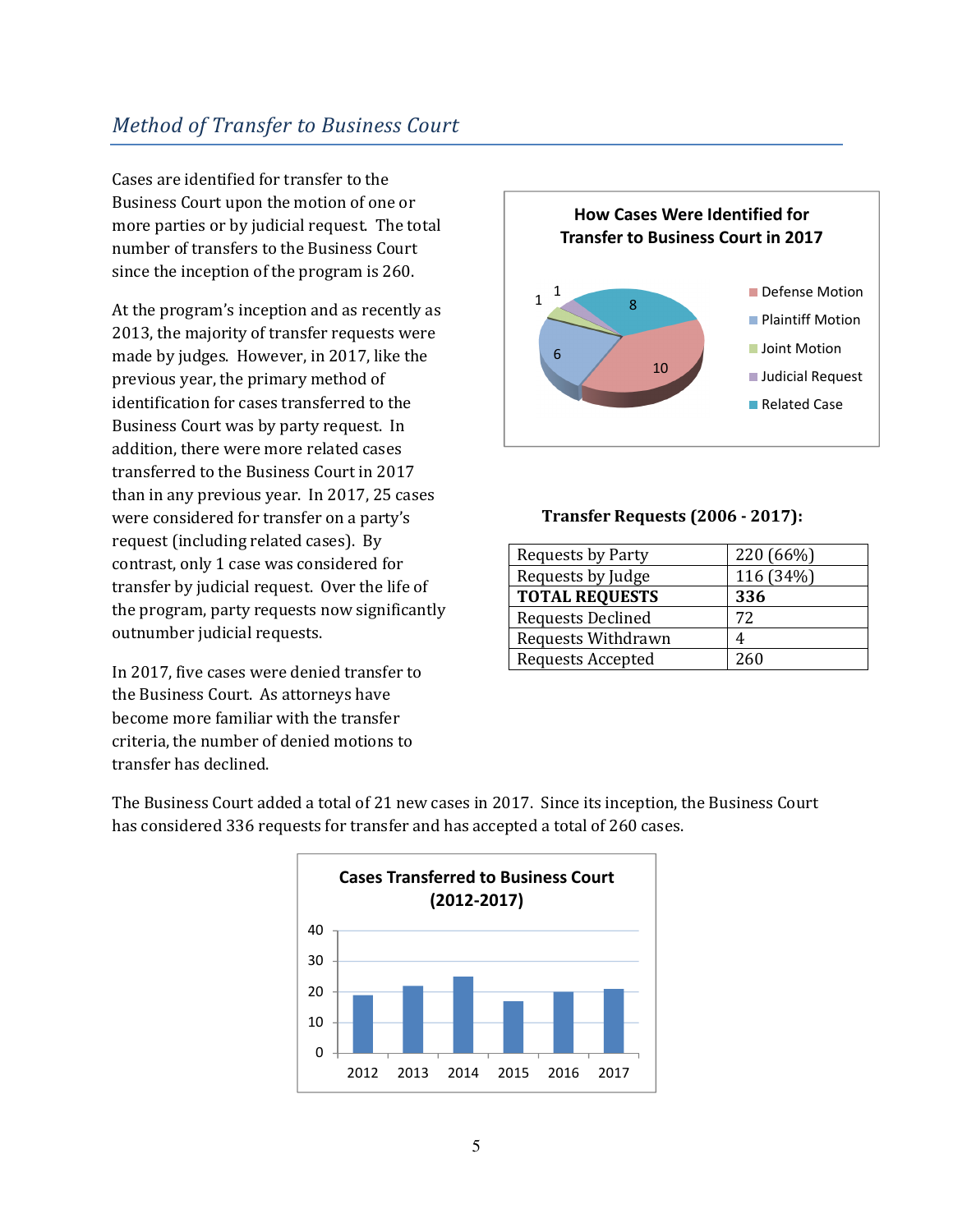#### Case Management and Speed of Disposition

The Business Court utilizes early case management conferences (within 30 days of transfer) and ready availability to address discovery issues as they arise. All hearings and conferences are specially set. Together, these features comprise a program that is dedicated to the efficient, just, and timely resolution of complex commercial and business cases with an emphasis on providing superior service to litigants throughout the process.

The Business Court strives to issue an order on all pending motions within 30 days of the hearing or completion of briefing. The average time for the disposition of motions in 2017 was approximately 17 days. In 2017, on average the Business Court maintained a docket of approximately 40 cases. Of these, 10 were closed or settled. The Business Court held 59 specially set conferences or hearings and issued approximately 270 orders. Only 2 conferences were in person.

As of January 2018, the active cases pending had been in the Business Court on average 525 days. The average age of all cases closed in 2017 was 455 days. Of the 10 cases closed in 2017, 50% of the matters were disposed of within 12 months of transfer to the Business Court. One case that closed in 2017 had been pending in the court 1,157 days. Excluding this outlier, the average case closed in 2017 had been pending in the Business Court 377 days.



The majority of cases transferred to the Metro Atlanta Business Court are ultimately resolved by the parties through settlement. Very few cases go to trial.

#### Disposition of cases (2006 - 2017):

| Dismissed with prejudice by parties | 106 |
|-------------------------------------|-----|
| Dismissed without prejudice         | 42  |
| Motion to Dismiss granted           | 11  |
| Motion for Summary Judgment granted | 24  |
| Other (removal, arbitration, etc.)  | 23  |
| Trial                               |     |